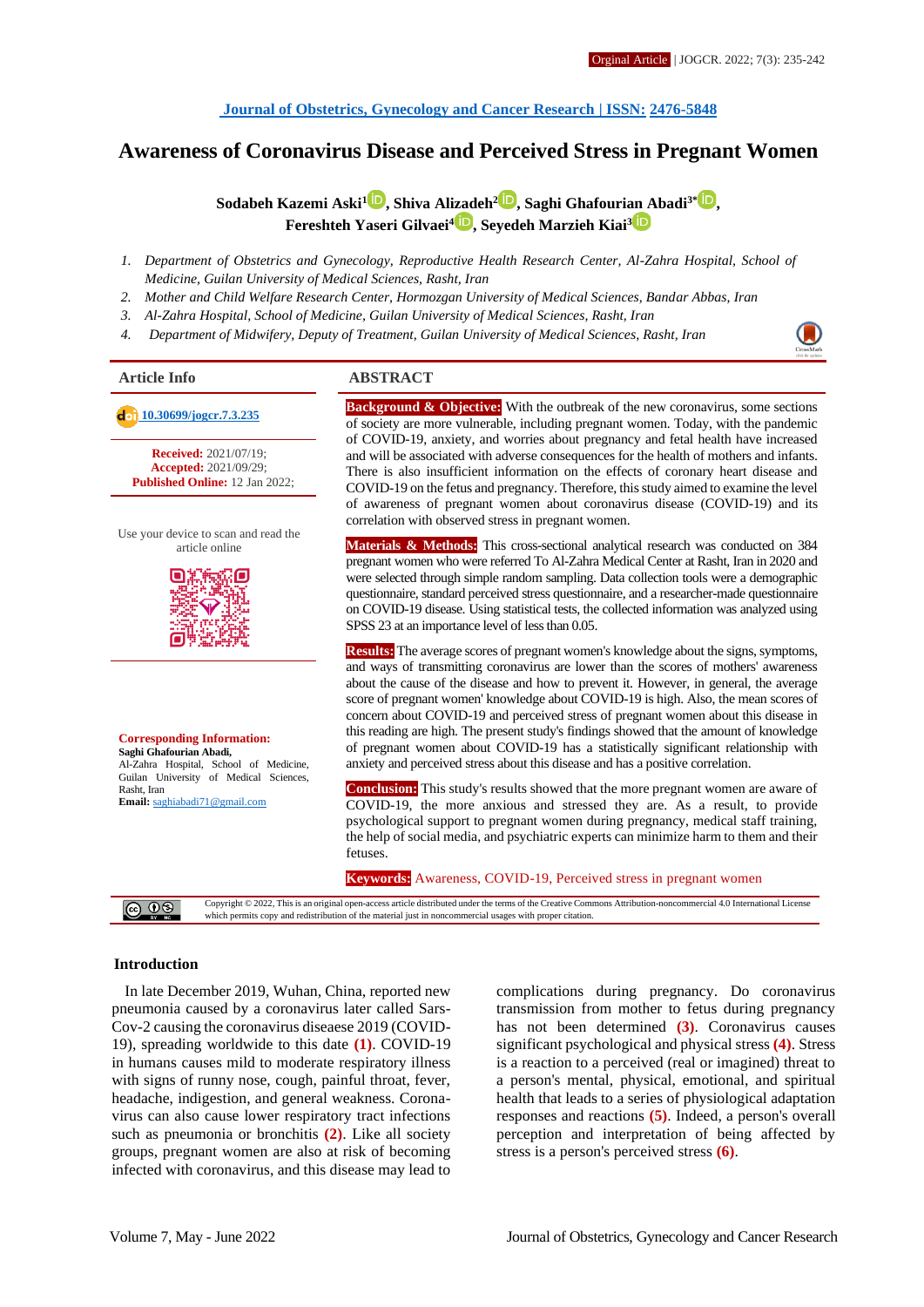One of the highest sensitive periods of a woman's life is pregnancy and childbirth, which leads to the induction of most changes, including physiological and psychological changes and socio-family roles. These changes cause psychopathological disorders Like stress and anxiety in the mothers **(7)**. Psychic health is known to be a necessary part of maternal health and fetal growth **(8)**. Also, recognized stress throughout the gestation phase, the risk of preterm labor, low birth weight, height and head circumference less at birth, respiratory distress in newborns admitted to the hospital more and more often increases neonatal jaundice **(9)**.

Maternal stress during pregnancy with rigid adverse outcomes including the poor psychosocial performance of the mother, parenting problems **(10)**, preterm delivery ،low birth weight, **(11)**, psychological patho-logy of children, changes in brain growth **(12)**, socioemotional development, and weaker cognition **(13)** associated. Although psychological distress during pregnancy is common in the sample of pregnant women, environmental stressors such as health crises and natural disasters increase stress during pregnancy and have detrimental effects on child development. **(14)**.

The widespread announcement of COVID-19 by social media increases anxiety and concern among the people. The WHO called the coronavirus the number one public enemy. With such descriptions by health officials, coupled with the widespread restrictions imposed by many countries, COVID-19 is expected to exert a significant psychological strain on people's daily lives. **(15)**.

The nature of the unknown coronavirus and the shortage of sufficient data on transmission, risk factors, mortality, and the factors of the disease in pregnancy and the fetus **(12)** can lead to mental effects, including tension, anxiety, and crisis in the screw pregnancy **(16)**. The anxiety caused by COVID-19 can be considered a significant factor in psychic health. These women are worried about their future baby and their healthfulness; the current COVID-19 epidemic has increased the anxiety of pregnant women. **(17)**.

Factual information from reliable references had required in global health emergencies such as COVID-19, and misinformation causes worry and tension in people **(17)**. On the other hand, according to the World Health Organization (WHO); It is essential to provide people with sufficient information about the virus, whereby it occurs, and allow preventive measures to secure disease limitation **(18)**. Concerns and anxieties associated with COVID 19 disease can influence increased demand for abortion and termination of pregnancy. Given the above history, More work needs to be done to keep pregnant women and their babies away from the consequences of the disease. The only way is for pregnant people to be aware of preventing infection for themselves and others **(16)**.

In this regard, researchers conducted a study to determine the extent and relationship between knowledge of coronavirus (COVID-19) and perceived stress in pregnant women referring to medical centers in Rasht.

# **Materials and Methods**

#### **Study Design and Participants**

This research does a descriptive-analytical study conducted in 2020 on 384 pregnant women referred to Al-Zahra Medical Center in Rasht, Iran (northern Iran).

### **Sample Size**

The sample size in this study was 384 using

$$
n = \frac{t^2 pq}{l^2}
$$

Cochran's formula  $\begin{pmatrix} d^2 \end{pmatrix}$  with a 95% confidence level  $(P=0.05)$ . The sampling method was simple random that the eligible individuals in the study, after giving knowledge about the questions and obtaining consent to participate in the study, were given questionnaires

### **Inclusion and Exclusion Criteria**

Admission requirements; Pregnant women were 15 to 45 years old who agreed to enter the study, and exclusion criteria included: unwillingness to enter the study, having a high-risk pregnancy (Preeclampsia gestational hypertension - gestational diabetes, etc.), The death of a first-degree relative due to corona; have been.

# **Tools:**

Data collection tools; a self-administered researchermade questionnaire that validity and reliability measured. The questionnaire consists of three parts: demographic characteristics (age, education, job, place of residence, exposure to COVID-19, and coronavirus information). The second part includes a standard questionnaire of perceived stress and a researchermade questionnaire of COVID-19 awareness.

Perceived Stress Standard Questionnaire: The Observed Stress Questionnaire was designed by Cohen *et al.* In 1983 and had 3 versions of 4, 10, and 14 questions used to measure the perceived public stress in the past month. In this research, a questionnaire with 14 questions was used. Measures ideas and attitudes about stressful situations, control, coping, coping anxiety, and experienced stress. This scale also recognizes the risk factors for behavioral troubles and explains the process of stressful connections. Cronbach's alpha for this scale was obtained in three studies: 0.84, 0.85, and 0.86. The questionnaire is scored according to a 5-point Likert scale: never = zero, almost never = 1, sometimes  $= 2$ , often  $= 3$ , many times  $= 4$  points. Questions 4-5-6-7-9-10-13 are scored in reverse (never  $= 4$  to many times = zero). The lowest score is zero, and the highest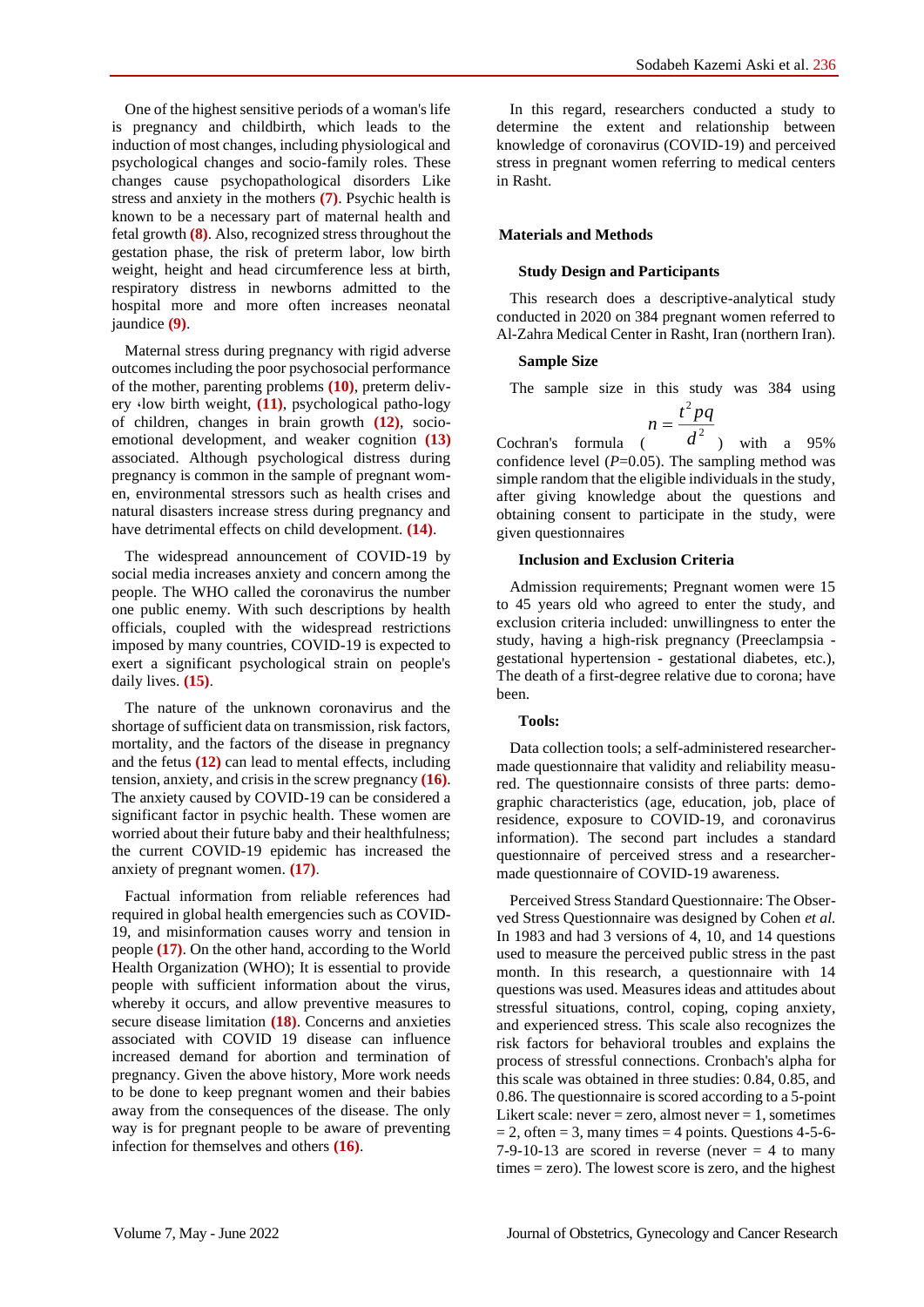score is 56. A higher score indicates greater perceived stress **(19)**.

Corona Awareness Questionnaire has 50 questions in five sections: knowledge of the type and cause of the COVID-19 disease (4 questions), knowledge of COVID-19 disease transmission (6 questions), knowledge of signs and symptoms and treatment of COVID-19 disease (20 questions), The level of concern about the spread of COVID-19 disease (6 questions), awareness of prevention and precautions in COVID-19 (14 questions) is designed based on the information of various articles and the site of the World Health Organization **(5-7, 10-17)** .The answers to the questions are yes, no and I do not know that scores from zero to 100 are awarded based on the correct answer, and the average scores in each section and in general are calculated from one hundred. The weakest score is zero, and the highest awareness score is one hundred. To evaluate the validity of the opinions of several experts (obstetrician, reproductive health specialist, midwife and nurse, and clinical psychologist) was examined. In the pilot study, 15 pregnant women were given, and the internal homogeneity of the questionnaire was determined using Cronbach's alpha coefficient  $\alpha = 0.88$ .

# **Data Analysis**

SPSS ver23 software package was used to analyze the results. To analyze the data, descriptive statistics (frequency distribution, mean and standard deviation) and analytical statistics (t-test and chi-square, ANOVA, Pearson correlation coefficient) were used, in which the 95% confidence interval was considered and the level of significance was considered as P-value  $< 0.05$ .

# **Results**

A total of 384 pregnant women in three groups take part in this study. The mean age of the subjects was  $27.72 \pm 4.92$ , minimum 16 and maximum 42 years. The demographic characteristics of the individuals are presented in [Table 1.](#page-2-0) The mean total score of awareness was 72.12 $\pm$ 6.23. The mean scores of pregnant women's awareness about the signs and symptoms of COVID-19 disease and knowledge about the transmission of COVID-19 disease are less than the awareness of the cause of the disease and prevention of COVID-19 disease. However, in general, the mean score of knowledge of pregnant women about the disease was good. [\(Table 2\)](#page-3-0). Also, the mean score of anxiety and pregnant women's perceived stress of COVID-19 in this study was high. The mean score of worry about COVID-19 illness was  $11.15\pm97.61$ , and the mean score of perceived stress in pregnant women was  $32.8 \pm 4.69$ [\(Table 2\)](#page-3-0).

| <b>Percentage</b> | <b>Number</b>  |                         | <b>Variable</b>    |
|-------------------|----------------|-------------------------|--------------------|
| $\mathbf{1}$      | $\overline{4}$ | illiterate              |                    |
| 19                | 73             | High school             |                    |
| 43.8              | 168            | Diploma                 |                    |
| 6.3               | 24             | <b>Associate Degree</b> | education          |
| 28.9              | 111            | license                 |                    |
| $\mathbf{1}$      | $\overline{4}$ | Masters                 |                    |
| 100               | 384            | Total                   |                    |
| 73.2              | 281            | housewife               |                    |
| $0.5\,$           | $\overline{2}$ | Medical staff           |                    |
| 13.5              | 52             | Non-medical<br>employee | Job                |
| 12.8              | 49             | Freelance               |                    |
| 100               | 384            | Total                   |                    |
| 90.9              | 349            | Urban                   |                    |
| 9.1               | 35             | rural                   | Location           |
| 100               | 384            | Total                   |                    |
| 22.7              | 87             | Yes                     |                    |
| 77.3              | 297            | N <sub>o</sub>          | History of the flu |
| $100\,$           | 384            | Total                   |                    |

<span id="page-2-0"></span>**Table 1. Frequency distribution of demographic characteristics of pregnant women studied**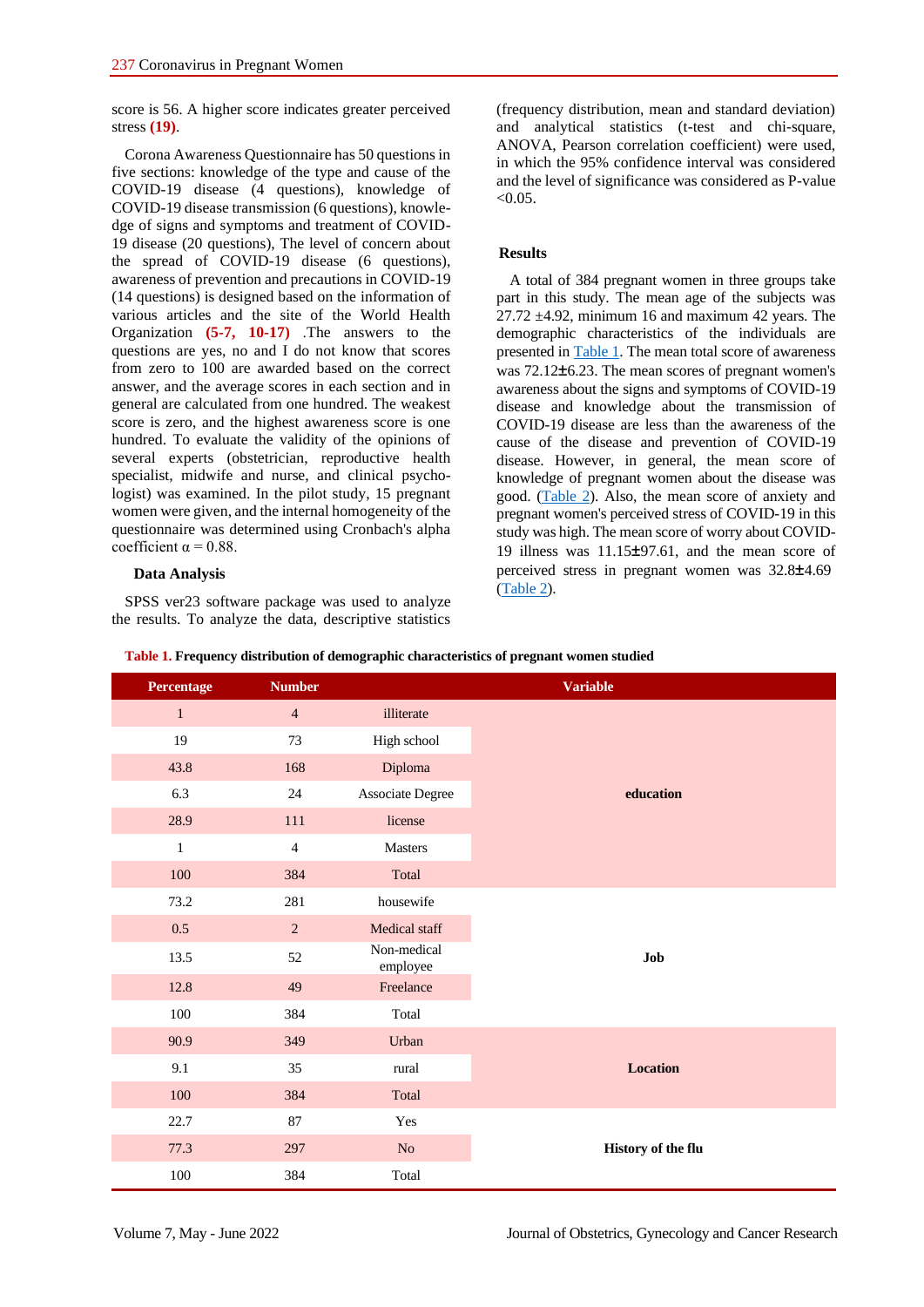| <b>Percentage</b> | <b>Number</b> |                | <b>Variable</b>                                    |
|-------------------|---------------|----------------|----------------------------------------------------|
| 6.8               | 26            | Yes            |                                                    |
| 93.2              | 358           | No             | <b>History of receiving the flu vaccine</b>        |
| 100               | 384           | Total          |                                                    |
| 2.1               | 8             | Yes            |                                                    |
| 97.9              | 376           | N <sub>0</sub> | Contact history of a person infected with COVID-19 |
| 100               | 384           | Total          |                                                    |

<span id="page-3-0"></span>**Table 2. Mean scores of knowledge, anxiety and perceived stress of pregnant women studying coronary heart disease**

| <b>Variable</b>                                                   | mean  | <b>Standard deviation</b> | minimum | maximum |
|-------------------------------------------------------------------|-------|---------------------------|---------|---------|
| Knowledge of the cause of coronavirus disease                     | 82.25 | 12.76                     | 50      | 100     |
| Awareness of the transmission of coronavirus                      | 61.11 | 10.56                     | 41.67   | 91.67   |
| Awareness of the signs and symptoms of                            | 58.18 | 20.17                     | 17.86   | 96.43   |
| Awareness of the treatment of coronavirus                         | 69.61 | 14.73                     | 33/33   | 100     |
| Awareness of disease prevention and precautions of<br>coronavirus | 89.44 | 7.20                      | 71.43   | 100     |
| <b>Total score of coronaviruses</b>                               | 72.12 | 6.23                      | 58.10   | 84.29   |
| Level of concern about the of coronavirus                         | 96.61 | 11.15                     | 33/33   | 100     |
| <b>Perceived stress score</b>                                     | 32.28 | 4.69                      | 11      | 46      |

The outcomes of the present study showed that according to the ANOVA test, the level of knowledge of pregnant women about the COVID-19 disease was statistically significantly related to the amount of stress perceived by pregnant women (*P*=0.014). According to the Pearson test, there is a positive correlation  $(r=0.126)$ between the level of knowledge of pregnant women about the COVID-19 disease and the amount of stress perceived by pregnant women [\(Table 3\)](#page-3-1).

In this statistical study, the ANOVA test showed that the level of knowledge of pregnant women about coronavirus disease, with the level of concern of pregnant women about coronavirus disease (*P*=0.006), has a statistically significant relationship. According to the Pearson test, there is a positive correlation  $(r=0.141)$ between pregnant women's awareness of the COVID-19 disease and pregnant women's concern about the COVID-19  $(Table 3)$ .

<span id="page-3-1"></span>**Table 3. Correlation between perceived stress, coronavirus concern and dimensions of coronavirus disease awareness in pregnant women**

| <b>Variables</b>            |                                   | Knowledge<br>of the cause<br>of<br>coronavirus<br>disease | <b>Awareness</b><br>of the<br>transmission<br><b>of</b><br>coronavirus | <b>Awareness</b><br>of the signs<br>and<br>symptoms<br>of<br>coronavirus | <b>Awareness</b><br>of the<br>treatment<br>of<br>coronavirus | <b>Awareness</b><br>of<br>prevention<br>and<br>precautions<br>for<br>coronavirus<br>disease | <b>Total score</b><br>of<br>coronavirus<br>awareness |
|-----------------------------|-----------------------------------|-----------------------------------------------------------|------------------------------------------------------------------------|--------------------------------------------------------------------------|--------------------------------------------------------------|---------------------------------------------------------------------------------------------|------------------------------------------------------|
| perceived<br><b>stress</b>  | The<br>correlation<br>coefficient | 0.145                                                     | $-0.128$                                                               | 0.007                                                                    | 0.222                                                        | 0.002                                                                                       | 0.126                                                |
|                             | P value                           | $0.014*$                                                  | 0.969                                                                  | $0.0001**$                                                               | 0.885                                                        | $0.012*$                                                                                    | $0.004**$                                            |
| coronavirus<br>concern      | The<br>correlation<br>coefficient | 0.179                                                     | $-0.048$                                                               | $-0.052$                                                                 | 0.206                                                        | 0.086                                                                                       | 0.141                                                |
|                             | P value                           | $0.0001**$                                                | 0.346                                                                  | 0.312                                                                    | $0.0001**$                                                   | 0.093                                                                                       | $0.006**$                                            |
| $\sim$ $\sim$ $\sim$ $\sim$ |                                   |                                                           |                                                                        |                                                                          |                                                              |                                                                                             |                                                      |

 $p<0.01*$ 

p<0.05\*\*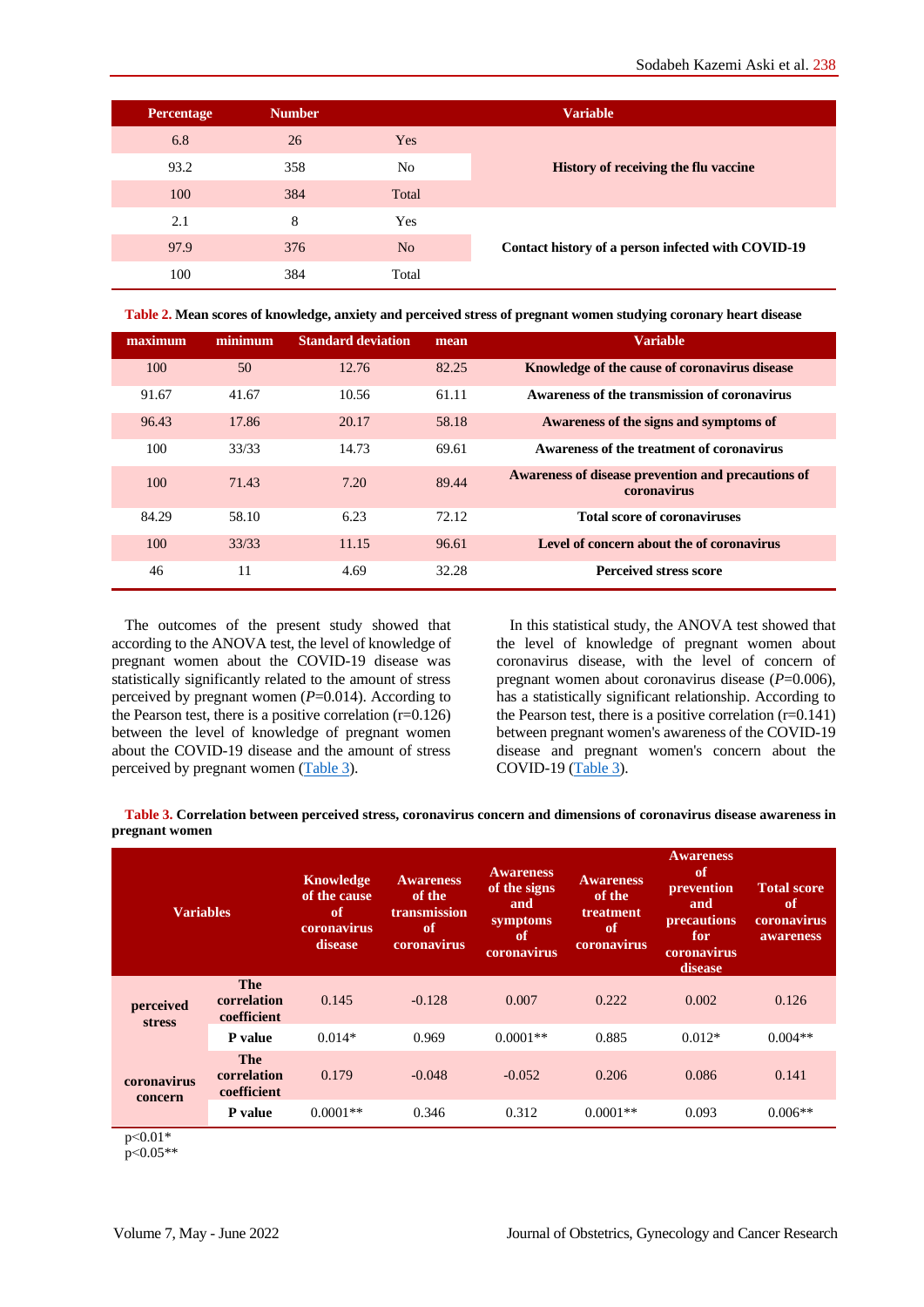# **Discussion**

The outcome of this study presented that the mean scores of knowledge of pregnant women in the field of signs and symptoms and ways of transmission of coronavirus are lower than the mean score of knowledge of the cause and prevention of coronavirus.

However, in general, the information of pregnant women about this disease was good. According to the results, the study on the knowledge and opinions of 430 women in COVID-19 in Nigeria, the results showed that 82 women daresay that COVID-19 is an actual situation and the main source of their information was from television and social media. Most pregnant women have enough information about COVID-19.

More than half of those surveyed answered that COVID-19 could be treated with chloroquine. Most people showed a good attitude and preventive measures against COVID-19. However, a quarter **(24)** believe that infected people should be killed to prevent the spread of the virus **(20)**.

The results of similar studies in this field, such as the study of Al-Hanawi *et al.* on the knowledge and attitude of 3427 people about COVID 19 (on transmitssion methods, clinical signs, treatment, risk groups, isolation, prevention, and control) in Saudi Arabia **(19)**, the results of Peng *et al.* in China on the knowledge, attitude and practice of 872 male and female students aged 17-25 years, about coronavirus **(20)**, the results of Zhong *et al.* on knowledge and attitude and the performance of 6,919 Chinese residents of COVID disease **(21)**, and the results of a research conducted in Italy on adolescent awareness of COVID disease **(2)**, all indicate a considerable level of awareness and attitude towards this disease.

The results of this study show that anxiety and perceived stress among pregnant women with COVID-19 are high. In a study of pregnant women in Quebec, Canada, researchers found that pregnant women evaluated during the COVID-19 pandemic were more likely than pregnant women to be evaluated for preepidemic symptoms of depression and anxiety **(10)**.

In one study, 64.3% of women underwent a psychological change during pregnancy during COVID-19 disease **(21)**. Also, during the COVID-19 pandemic, more than half of pregnant women in China reported moderate psychological symptoms **(22)**.

The study by Durankus *et al.* (2020) showed that COVID-19 pandemic disease has mental effects on pregnant ladies. They showed that the level of tension and depressive symptoms in pregnant women increased during COVID-19 **(23)**.

In China and Italy, pregnant women reported increased anxiety over the idea that COVID-19 was transmitted through the vertical transmission to their fetuses **(24, 25)**. In a study conducted in Iran on 205 pregnant women in the field of stress, anxiety, and depression, researchers concluded that the mean (standard deviation) scores of depression, stress, and anxiety were 3.91 (3.9), respectively.),  $6.22$  (4.25) and 3.79 (3.39). Scores ranging from zero to 21. Symptoms of depression, tension, and tension observe in 32.7%, 32.7%, and 43.9% of associates with differing ranges from mild to very severe, individually. Based on the global linear design; The variables of spouse's education level, adequacy of household income, spouse support, and marital satisfaction were predictors of anxiety signs **(26)**.

Research shows that anxiety in pregnant women ranges from 63% to 68% **(17, 25, 27)**. High levels of anxiety in pregnant women during an epidemic may adversely affect pregnancy and fetal outcomes **(28)**. In addition, increased anxiety during pregnancy leads to a higher risk of postpartum depression or other mood disorders **(29)**. Appropriate prevention and control measures by the government and related organizations can reduce residents' fears and anxieties and improve health behaviors. Therefore, the government must provide accurate, clear, and transparent information about the epidemic situation, strengthen interactions with the people and gain the trust of the residents. When residents have high confidence in the government, stress is significantly reduced **(30)**.

The results of the present study showed that the level of knowledge of pregnant women about the COVID-19 disease, the amount of stress perceived by pregnant women, and the degree of concern of pregnant women about the COVID-19 disease; The correlation is statistically significant and also has a positive correlation.

The results of a study on people's knowledge and understanding of the risk factors for COVID-19 disease and information sources in pregnant women in China showed that participants considered the risk of COVID-19 death and morbidity to be lower than the risk of influenza, however, many of them They were worried about getting COVID-19. Participants had sufficient information about COVID-19. The three main sources from which they received information about COVID-19 were doctors, nurses, midwives, and television, and they had a high level of confidence in these references. There was no significant relationship between the risk of COVID-19 and awareness about this disease **(31)**. The being of little data about the influence of COVID-19 on pregnancy and uncertainty about the term of the epidemic increases the danger of anxiety and depression in pregnant women. Hence, physicians, nurses, and midwives should provide pregnant women with evidence-based scientific evidence and evidence-based learning about the influence of COVID19.

#### **Study limitations**

One of the limitations of the study was the type of study method. In this regard, in some studies, the crosssectional method in explaining the required conditions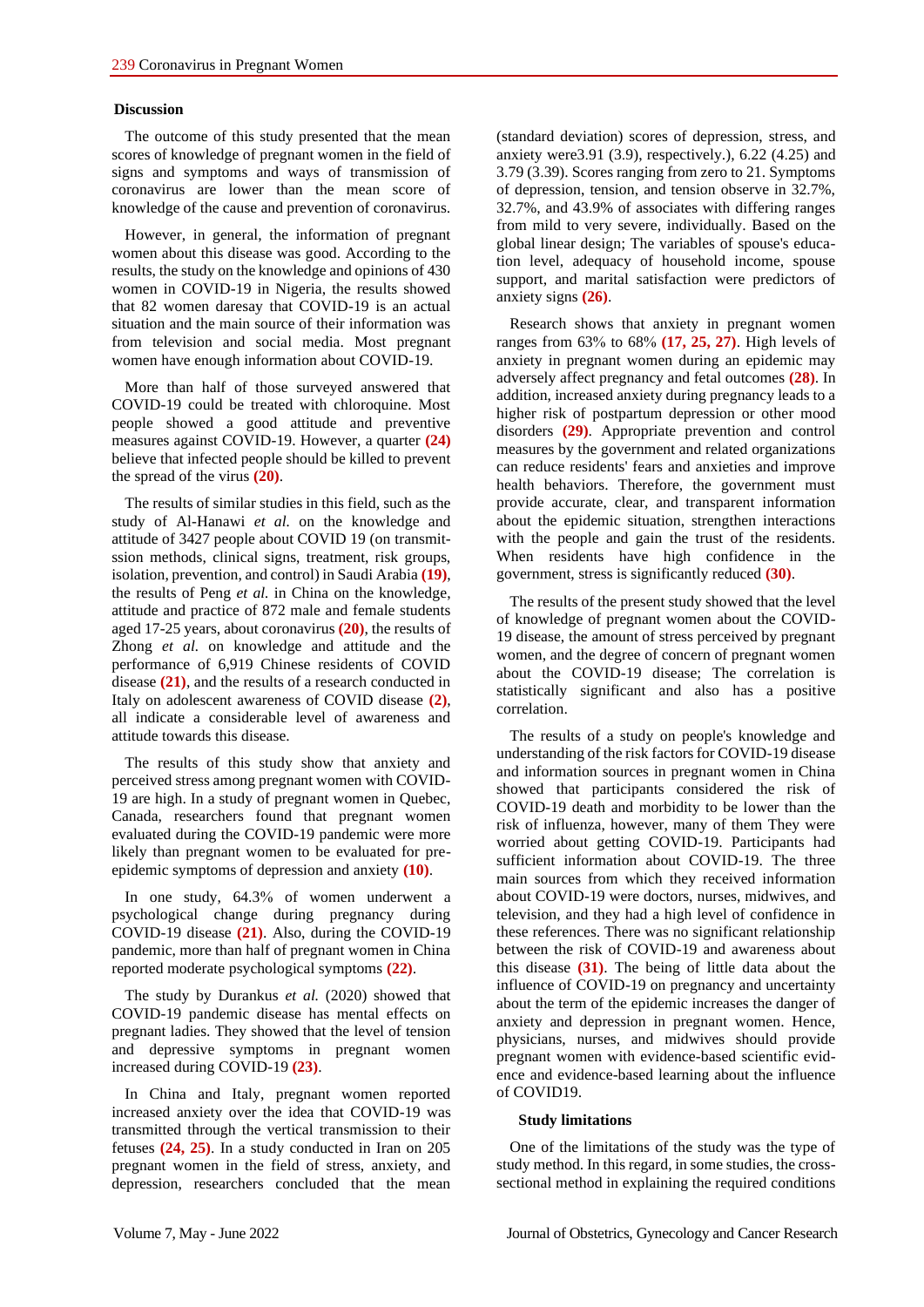Another limitation of this study is the lack of measurement of fathers' fears and anxieties during their spouses' pregnancies and the extent of spouses' support during the epidemic, which is considered as a necessary and substantial factor on maternal mental health.

Despite some limitations, these studies provides useful knowledge results and helps the government plan, design, and initiate programs to help control and prevent COVID-19 disease.

# **Conclusion**

The results showed that the level of awareness, level of anxiety, and perceived stress of the studied pregnant women of coronavirus was high. Also, knowledge of pregnant women about coronavirus, with anxiety and stress caused by coronavirus; has a statistically significant relationship and a positive correlation.

Receiving incorrect information from social media about the influence of COVID-19 increases anxiety and fear of the disease in people, especially pregnant women, and can have negative messages for both mother and fetus. Pregnant women should inform about the prevention and transmission of COVID-19 to experience less anxiety and worry. Acquiring information in major crises can cause concern in society. As a result, medical staff must be trained and prepared for major crises such as epidemics to provide psychological support to pregnant women during pregnancy.

# **Acknowledgments**

We acknowledged the Guilan University of Medical Sciences for providing the research resources.

# **Ethics approval and consent to participate**

After providing the necessary explanations and information about the study, written informed consent was given by participants for publication. The Ethical Committee of Guilan University of Medical Sciences, Iran approved this research. The ethical code for the study was IR.GUMS.REC.1399.025.

### **Availability of data and materials**

Applicable.

#### **Consent for publication**

Written informed consent was given by participants for publication**.**

#### **Ethical Considerations**

This study was authorized by the ethics committee of Guilin University of Medical Sciences with the number IR.GUMS.REC.1399.025. After providing the necessary explanations and information about the study, the written consent of the participants was obtained.

# **Authors' Contributions**

SK, SHA, SGA, FYG, SMK *Study conception and design* was done by SGA, SK and SHA; *data analysis* by SHA; and *data interpretation* by SGA and SHA.

SGA, FYG, SMK and SHA *wrote the paper; the manuscript* was drafted by SHA and *revised* by SGA and SK; all authors read and *approved the final manuscript*.

# **Conflict of Interest**

The authors declare no competing interests.

# **Funding/Support**

This research did not receive any specific grant from funding agencies in the public, commercial, or not-forprofit sectors**.**

# **References**

- 1. Ye Z, Zhang Y, Wang Y, Huang Z, Song B. Chest CT manifestations of new coronavirus disease 2019 (COVID-19): a pictorial review. Eur Radiol. 2020; 30(8):4381-9. [\[DOI:10.1007/s00330-020-](https://doi.org/10.1007/s00330-020-06801-0) [06801-0\]](https://doi.org/10.1007/s00330-020-06801-0) [\[PMID\]](https://www.ncbi.nlm.nih.gov/pubmed/32193638) [\[PMCID\]](http://www.ncbi.nlm.nih.gov/pmc/articles/PMC7088323)
- 2. La Torre G, Lia L, Dorelli B, Marte M, Chiappetta M, Faticoni A, et al. How Much Do Young Italians Know About COVID-19 and What Are Their

Attitudes Toward SARS-CoV-2? Results of a Cross-Sectional Study. Disaster Med Public Health Prep. 2021; 15(1):e15-e21. [\[PMCID\]](http://www.ncbi.nlm.nih.gov/pmc/articles/PMC7385315) [\[PMID\]](https://www.ncbi.nlm.nih.gov/pubmed/32576335) [\[DOI:10.1017/dmp.2020.205\]](https://doi.org/10.1017/dmp.2020.205)

3. Wang1a X, Zhou2a Z, Zhang J, Zhu F, Tang Y, Shen X, et al. A case of 2019 Novel Coronavirus in a pregnant woman with preterm delivery. Clin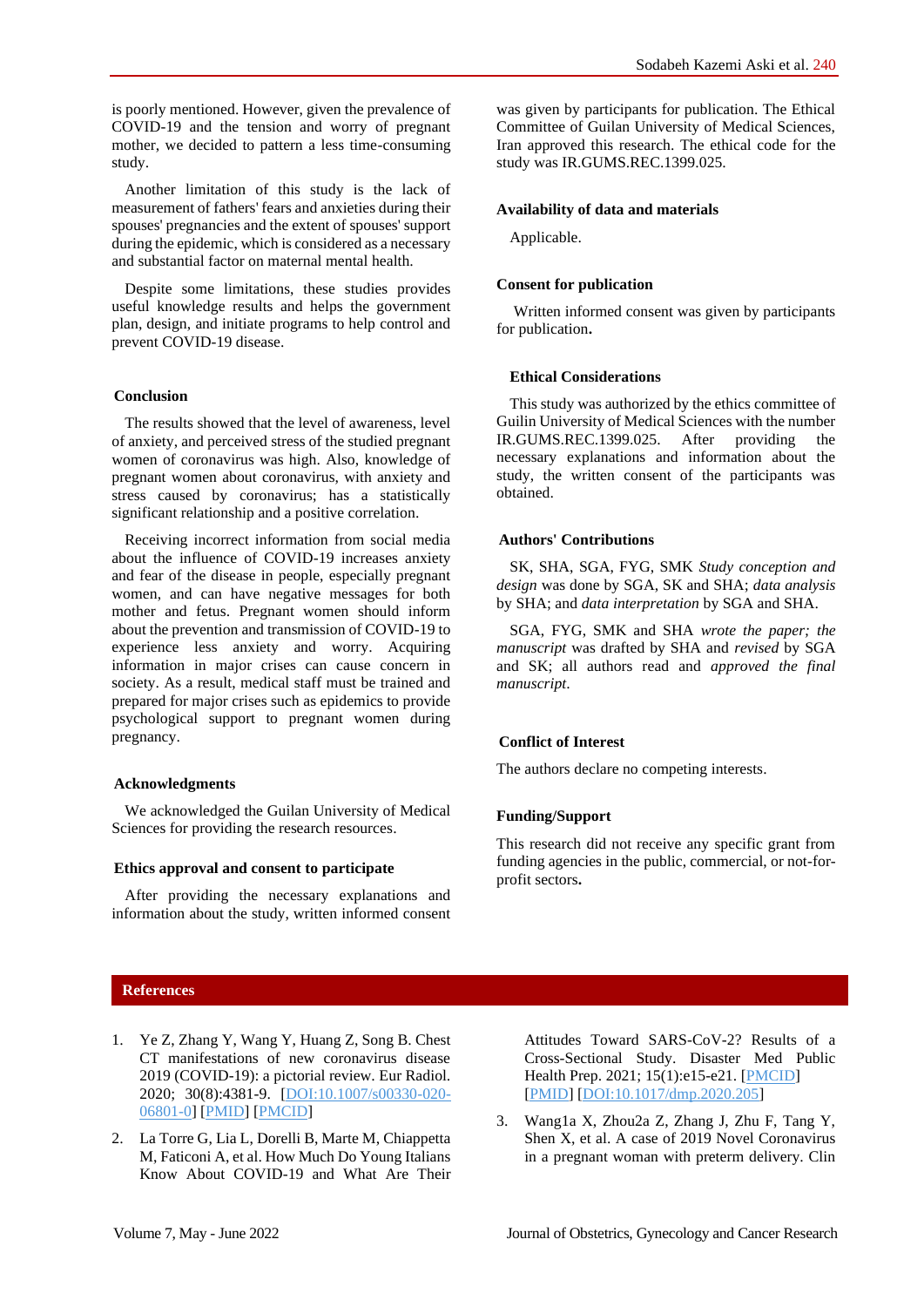Infect Dis. 2020; 71(15):844-6. [\[PMCID\]](http://www.ncbi.nlm.nih.gov/pmc/articles/PMC7108126) [\[DOI:10.1093/cid/ciaa200\]](https://doi.org/10.1093/cid/ciaa200) [\[PMID\]](https://www.ncbi.nlm.nih.gov/pubmed/32119083)

- 4. Koven S. Engla, Journal-2010-New england journal. 2020.
- 5. Fata L, Mootabi F, Bolhari J, Kazemzadeh\_Atoofi M. Stress management: A guide book for workshop training. Tehran: Danjeh. 2008:12.
- 6. Pasandideh MM, SaulekMahdee F. Comparison of perceived stress, emotion regulation strategies and cognitive flexibility in patients with GIS diseases and normal individuals. J Health Psychol. 2019; 8(29):82-100.
- 7. Dolatian M, Mirabzadeh A, Forouzan AS, Sajjadi H, Majd HA, Moafi F, et al. Correlation between self-esteem and perceived stress in pregnancy and ways to coping with stress. Pajoohandeh Journal. 2013; 18(3):148-55.
- 8. Khatri GK, Tran TD, Fisher J. Prevalence and determinants of symptoms of antenatal common mental disorders among women who had recently experienced an earthquake: a systematic review. BMC Psychiatry. 2019; 19(1):47. [\[PMID\]](https://www.ncbi.nlm.nih.gov/pubmed/30691424) [\[DOI:10.1186/s12888-018-1986-2\]](https://doi.org/10.1186/s12888-018-1986-2) [\[PMCID\]](http://www.ncbi.nlm.nih.gov/pmc/articles/PMC6348613)
- 9. Azh N, Ghasemi M, Khani M, Mafi M, Ranjkesh F. Relationship between maternal stress and pregnancy outcomes: A prospective study. Iran J Obstet Gynecol Infertil. 2019; 22(5):27-36.
- 10. Berthelot N, Lemieux R, Garon-Bissonnette J, Drouin-Maziade C, Martel E, Maziade M. Uptrend in distress and psychiatric symptomatology in pregnant women during the coronavirus disease 2019 pandemic. Acta Obstet Gynecol Scand. 2020; 99(7):848-55. [\[DOI:10.1111/aogs.13925\]](https://doi.org/10.1111/aogs.13925) [\[PMID\]](https://www.ncbi.nlm.nih.gov/pubmed/32449178)
- 11. Havnen A, Anyan F, Hjemdal O, Solem S, Gurigard Riksfjord M, Hagen K. Resilience Moderates Negative Outcome from Stress during the COVID-19 Pandemic: A Moderated-Mediation Approach. Int J Environ Res Public Health. 2020; 17(18). [\[PMID\]](https://www.ncbi.nlm.nih.gov/pubmed/32899835) [\[PMCID\]](http://www.ncbi.nlm.nih.gov/pmc/articles/PMC7558712) [\[DOI:10.3390/ijerph17186461\]](https://doi.org/10.3390/ijerph17186461)
- 12. Rasmussen SA, Smulian JC, Lednicky JA, Wen TS, Jamieson DJ. Coronavirus Disease 2019 (COVID-19) and pregnancy: what obstetricians need to know. Am J Obstet Gynecol. 2020; 222(5):415-26. [\[DOI:10.1016/j.ajog.2020.02.017\]](https://doi.org/10.1016/j.ajog.2020.02.017) [\[PMID\]](https://www.ncbi.nlm.nih.gov/pubmed/32105680) [\[PMCID\]](http://www.ncbi.nlm.nih.gov/pmc/articles/PMC7093856)
- 13. Li S, Wang Y, Xue J, Zhao N, Zhu T. The Impact of COVID-19 Epidemic Declaration on Psychological Consequences: A Study on Active Weibo Users. Int J Environ Res Public Health. 2020; 17(6):2032. [\[DOI:10.3390/ijerph17062032\]](https://doi.org/10.3390/ijerph17062032) [\[PMID\]](https://www.ncbi.nlm.nih.gov/pubmed/32204411) [\[PMCID\]](http://www.ncbi.nlm.nih.gov/pmc/articles/PMC7143846)
- 14. Berthelot N, Lemieux R, Garon‐Bissonnette J, Drouin‐Maziade C, Martel É, Maziade M. Uptrend

in distress and psychiatric symptomatology in pregnant women during the COVID‐19 pandemic. Acta Obstet Gynecol Scand. 2020. [\[PMID\]](https://www.ncbi.nlm.nih.gov/pubmed/32449178) [\[DOI:10.1111/aogs.13925\]](https://doi.org/10.1111/aogs.13925)

- 15. Havnen A, Anyan F, Hjemdal O, Solem S, Gurigard Riksfjord M, Hagen K. Resilience Moderates Negative Outcome from Stress during the COVID-19 Pandemic: A Moderated-Mediation Approach. Int J Environ Res Public Health. 2020; 17(18):6461. [\[PMID\]](https://www.ncbi.nlm.nih.gov/pubmed/32899835) [\[PMCID\]](http://www.ncbi.nlm.nih.gov/pmc/articles/PMC7558712) [\[DOI:10.3390/ijerph17186461\]](https://doi.org/10.3390/ijerph17186461)
- 16. Li S, Wang Y, Xue J, Zhao N, Zhu T. The Impact of COVID-19 Epidemic Declaration on Psychological Consequences: A Study on Active Weibo Users. International journal of environmental research and public health. 2020; 17(6). [\[DOI:10.3390/ijerph17062032\]](https://doi.org/10.3390/ijerph17062032) [\[PMID\]](https://www.ncbi.nlm.nih.gov/pubmed/32204411) [\[PMCID\]](http://www.ncbi.nlm.nih.gov/pmc/articles/PMC7143846)
- 17. Corbett GA, Milne SJ, Hehir MP, Lindow SW, O'Connell M P. Health anxiety and behavioural changes of pregnant women during the COVID-19 pandemic. Eur J Obstet Gynecol Reprod Biol. 2020; 249:96-7. [\[PMID\]](https://www.ncbi.nlm.nih.gov/pubmed/32317197) [\[DOI:10.1016/j.ejogrb.2020.04.022\]](https://doi.org/10.1016/j.ejogrb.2020.04.022) [\[PMCID\]](http://www.ncbi.nlm.nih.gov/pmc/articles/PMC7194619)
- 18. Bawazir A, Al-Mazroo E, Jradi H, Ahmed A, Badri M. MERS-CoV infection: Mind the public knowledge gap. J Infect Public Health. 2018; 11(1):89-93. [\[DOI:10.1016/j.jiph.2017.05.003\]](https://doi.org/10.1016/j.jiph.2017.05.003) [\[PMID\]](https://www.ncbi.nlm.nih.gov/pubmed/28647126) [\[PMCID\]](http://www.ncbi.nlm.nih.gov/pmc/articles/PMC7102865)
- 19. Cohen S, Kamarck T, Mermelstein R. A global measure of perceived stress. J Health Soc Behav. 1983; 24(4):385-96. [\[DOI:10.2307/2136404\]](https://doi.org/10.2307/2136404) [\[PMID\]](https://www.ncbi.nlm.nih.gov/pubmed/6668417)
- 20. Anikwe CC, Ogah CO, Anikwe IH, Okorochukwu BC, Ikeoha CC. Coronavirus disease 2019: Knowledge, attitude, and practice of pregnant women in a tertiary hospital in Abakaliki, southeast Nigeria. Int J Gynaecol Obstet. 2020; 151(2):197-202. [\[DOI:10.1002/ijgo.13293\]](https://doi.org/10.1002/ijgo.13293) [\[PMID\]](https://www.ncbi.nlm.nih.gov/pubmed/32608513)
- 21. Chen S, Zhuang J, Chen Q, Tan X. Psychological investigation on pregnant women during the outbreak of COVID-19. 2020. [\[DOI:10.21203/rs.3.rs-28455/v1\]](https://doi.org/10.21203/rs.3.rs-28455/v1)
- 22. Wang C, Pan R, Wan X, Tan Y, Xu L, Ho CS, et al. Immediate Psychological Responses and Associated Factors during the Initial Stage of the 2019 Coronavirus Disease (COVID-19) Epidemic among the General Population in China. Int J Environ Res Public Health. 2020; 17(5). [\[PMCID\]](http://www.ncbi.nlm.nih.gov/pmc/articles/PMC7084952) [\[DOI:10.3390/ijerph17051729\]](https://doi.org/10.3390/ijerph17051729) [\[PMID\]](https://www.ncbi.nlm.nih.gov/pubmed/32155789)
- 23. Durankus F, Aksu E. Effects of the COVID-19 pandemic on anxiety and depressive symptoms in pregnant women: a preliminary study. J Matern Fetal Neonatal Med. 2020:1-7. [\[PMID\]](https://www.ncbi.nlm.nih.gov/pubmed/32419558) [\[DOI:10.1080/14767058.2020.1763946\]](https://doi.org/10.1080/14767058.2020.1763946)